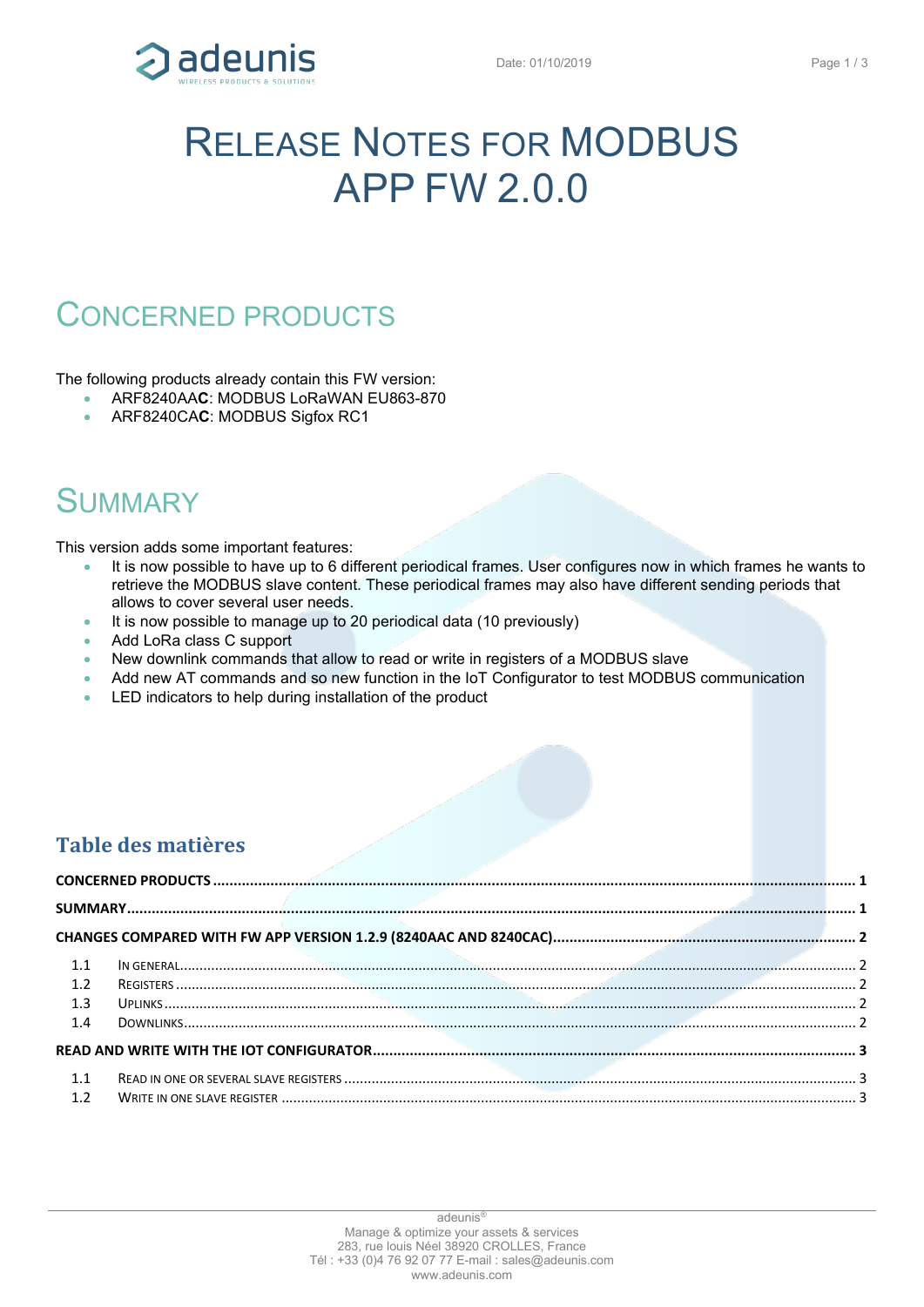

## <span id="page-1-0"></span>CHANGES COMPARED WITH FW APP VERSION 1.2.9 (8240AA**C** AND 8240CA**C**)

#### <span id="page-1-1"></span>1.1 In general

- Add LoRa class C support
- Add a new AT commands to test MODBUS communication
- Improve compatibility with slaves that are not fully compliant with MODBUS timings
- Light indicators (Green/Red) displayed depending if MODBUS bus is correctly or not correctly connected
- External power supply is now OFF by default

#### <span id="page-1-2"></span>1.2 Registers

- S300 and S301 have now a granularity of 10 seconds (20 seconds before)
- S322 is now on 16 bits allowing supply time of external load up to 6553 seconds (25 seconds before)
- New registers S323 to S327 for additional transmit periods
- New S329 that configures an optional alarm repetition period
- Bits <7:5> of S330 to S349 determines in which periodic frames corresponding data are sent.
- Possibility to choose "Word Swap" (bits <6:4>) in S350, S355, S360, S365... in alarm configuration registers

#### <span id="page-1-3"></span>1.3 Uplinks

- Product configuration frame (0x10) has a payload which is slightly different as S300 register is now on 16 bits
- New additional periodic frames (0x5F, 0x60, 0x61, 0x62 and 0x63) with a specific transmit period for each
- Alarm frame (0x45) has a payload which is slightly different as it contains now in byte 2 a specific alarm status that ease decoding this event.
- New uplink "READ MODBUS registers response" (0x5E) sent when receiving downlink 0x05
- New uplink "WRITE MODBUS registers ACK" (0x2F) sent when receiving downlink 0x08

#### <span id="page-1-4"></span>1.4 Downlinks

- New downlink 0x05 to read MODBUS registers on demand
- New downlink 0x08 to write MODBUS registers on demand